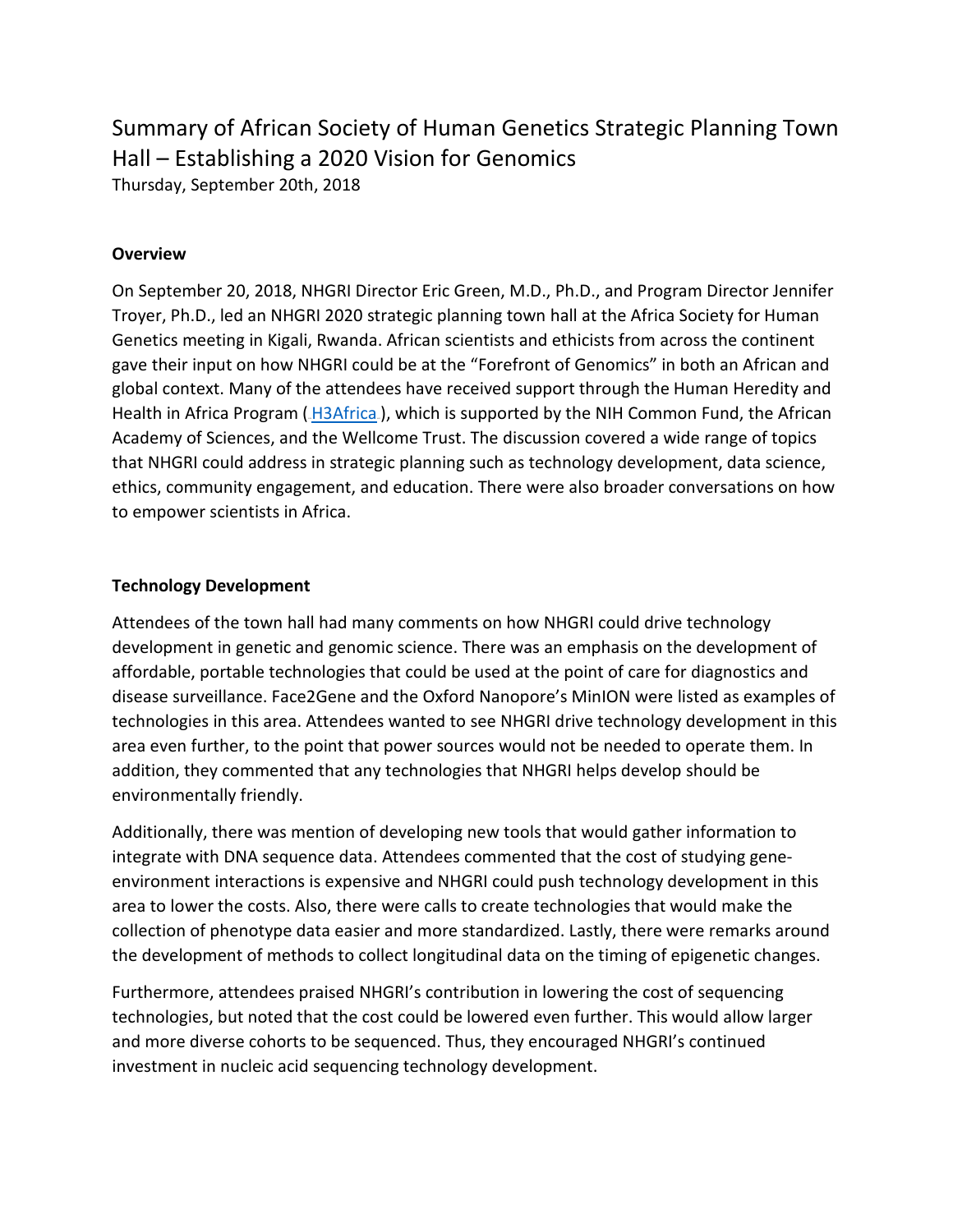#### **Data Science**

Another large area of discussion during the town hall was around the future of genomic data science. Attendees listed many needs in this area. For instance, they mentioned the need to make genomic data more accessible. There were suggestions to make genomic data easier and more affordable to store as well as having more resources on cloud platforms. Moreover, there were calls to improve the visualization of genomic data so that more people would be able to understand and interpret it.

Many attendees also voiced the need to have more integrative genomic data. There were recommendations to develop graph genomes that would incorporate diverse population data, better tools to analyze admixtures and complex interactions, resources to harmonize pipelines, better ways to assess the clinical actionability of variants, and improve clinical decision support tools that leverage genomic data.

Lastly, attendees stated the need to make genomic data more secure, particularly in disparaged populations where IT infrastructure might not be good enough to protect genomic data. This would help increase participation in large genomic cohort studies.

## **Ethics and Community Engagement**

Among the attendees of the town hall were many specialists in ethics and community engagement. They noted that NHGRI could do much to impact ethics and community engagement of genomic research globally. For instance, attendees suggested that NHGRI should lead the way on how to structure and develop better genomic research consent forms for underprivileged populations. They also emphasized the need for these consents to be easily translatable into languages other than English. Furthermore, attendees suggested that NHGRI could have a large impact on how other countries develop national policies and regulations concerning genomic research. There is a need for a resource of best practices on how to do this. Finally, attendees believed that NHGRI is in a good position to create standards for public engagement between researchers and study participants.

Attendees also brought up the necessity to address ethical issues around the commercial use of genomic information. They thought that NHGRI should play a role in making firm policies to ensure that genomic information benefits patients and will not be used against them.

## **Education:**

A recurring topic that attendees brought up was the need for better educational opportunities for health professionals in genomics and genetics. This includes primary care providers, specialists, and nurse practitioners. They also stressed the need for better tools to convey